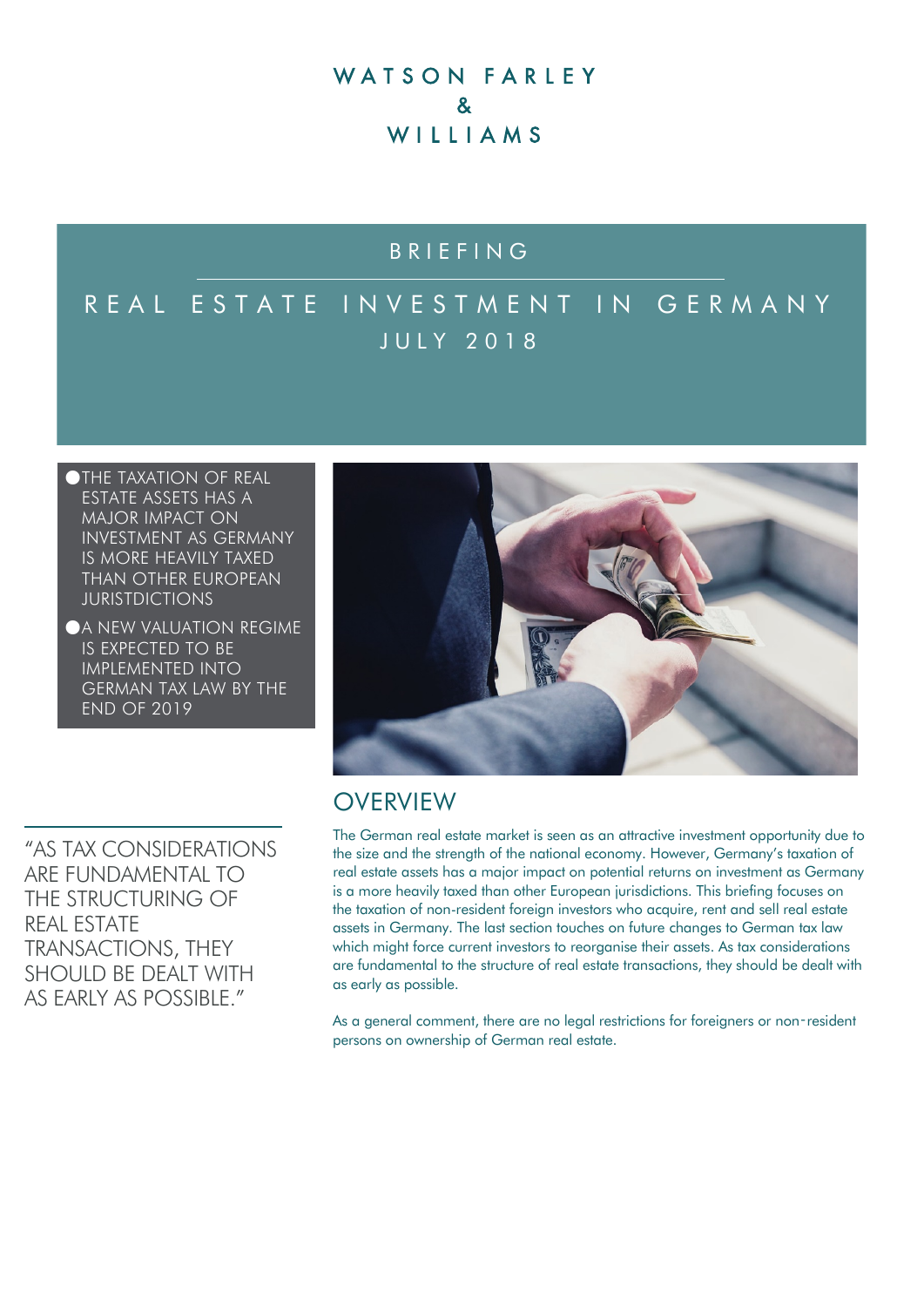### ACQUISITION

Real estate can be acquired directly by way of an asset deal or indirectly by acquiring shares in a legal entity holding real estate (share deal). Such legal entities are typically organised as a limited partnership (e.g. GmbH & Co KG) or a limited liability company (e.g. GmbH).

#### Real Estate Transfer Tax

Real estate asset deals are subject to Real Estate Transfer Tax ("RETT"). RETT is levied by the tax authority in whose jurisdiction the real estate is located. The relevant Federal State imposes the tax, with rates currently varying between 3.5% and 6.5%. The tax base for asset deals consists of the purchase price plus other obligations to be fulfilled by the buyer. The buyer and seller are both liable to pay RETT but, in practice, the former usually has to bear the full RETT and other transaction costs (e.g. notary costs).

RETT may also apply in a share deal, depending on the legal status of the real estate-owning entity acquired (corporation or partnership) and the size of the shareholding transferred (between 95% and 100% transferred or total shareholding of the buyer although changes to these thresholds are expected: see the final section of this briefing). The tax base for share deals is the tax value of the real estate, which needs to be assessed by the tax authorities.

However, certain acquisition structures that mitigate RETT in a share deal have evolved as a matter of common market practice. Details of such acquisition structures need to be considered in each case as they may risk being subject to general anti-tax avoidance legislation.

#### Income Tax

The acquisition of real estate by share deal or asset deal generally triggers capital gains taxation on the seller. (An exemption from capital gains tax for the asset sale by an individual holding real estate as private estate investment for more than ten years may apply in some cases). However, the buyer may be held liable for certain of the seller's taxes if it acquires a business as a going concern by way of an asset deal. In the case of a share deal, the buyer acquires all the tax liabilities of the acquired entity indirectly and should deduct the potential burden of these taxes from his price offer.

The purchase price for buildings acquired through an asset deal or a share deal with a partnership as the real estate-owning entity can be depreciated over the useful life of the asset, which is normally 33.3, 40 or 50 years. In the case of a share deal with a corporation as owner of the building, the depreciation of the current book value remains (in contrast to the asset deal scenario) unchanged and no step‑up of the book value is possible. However, the purchase price of land is excluded from annual depreciation.

#### Value Added tax ("VAT")

The sale of real estate by way of an asset deal is either "VATable" (in other words, within the scope of VAT) but VAT-exempt or "non-VATable" (in other words, outside the scope of VAT) as a transfer of a business as a going concern under German VAT law.

"THE ACQUISITION OF REAL ESTATE BY SHARE DEAL OR ASSET DEAL GENERALLY TRIGGERS CAPITAL GAINS TAXATION ON THE SFILER<sup>"</sup>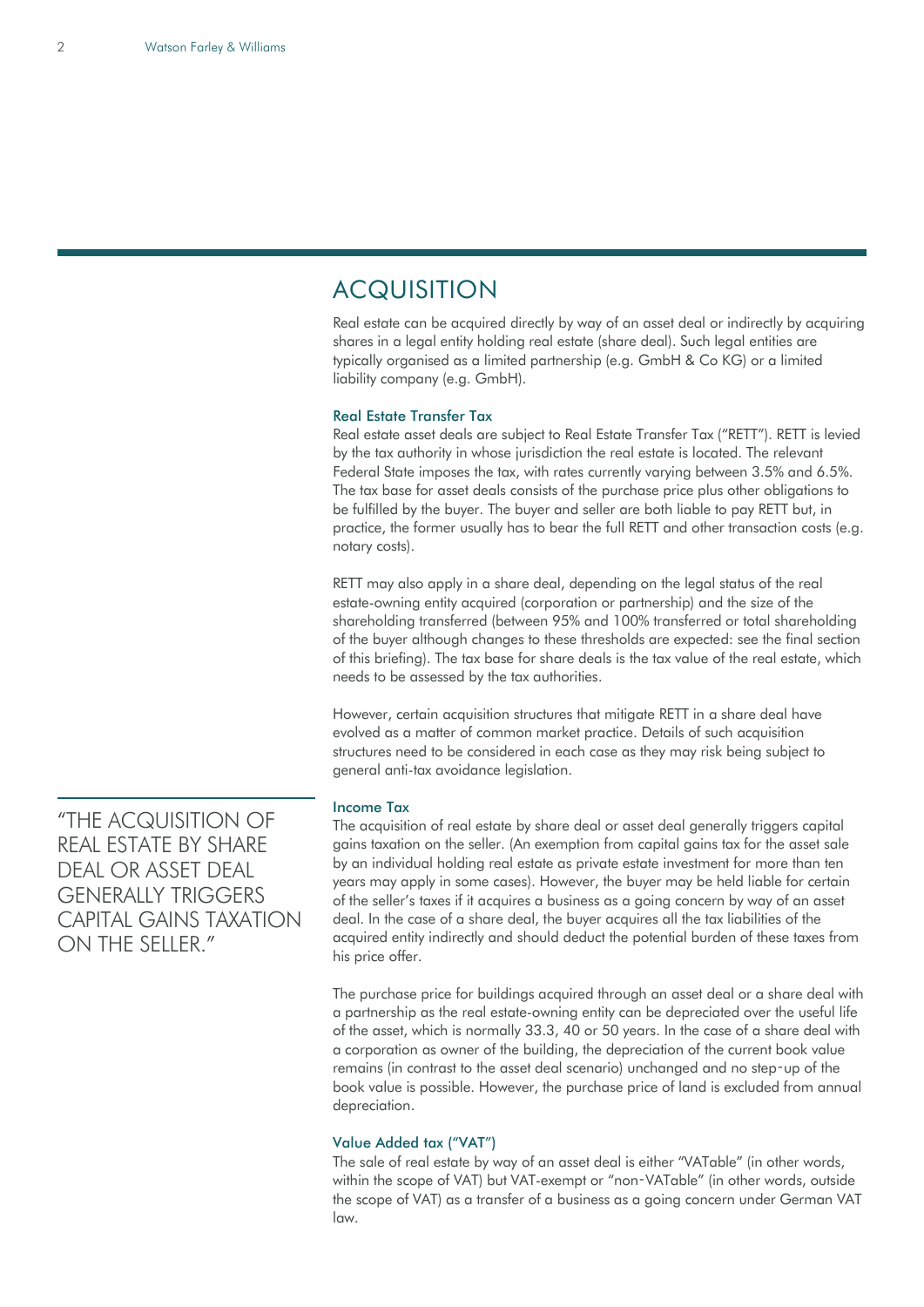However, in the case of a VAT-exempt sale, the seller might opt to charge VAT on the transaction for buildings with VATable leases in order to obtain credit for input VAT (e.g. on non‑residential (commercial) buildings). In this case, the reverse charge mechanism is applicable. Under the reverse charge mechanism the liability to pay VAT to the tax authority switches to the recipient of the supply, i.e. the buyer.

Share deals have to be analysed when structuring the transaction to see whether they are subject to German VAT law at all, as they can be treated as a non‑VATable transfer of a business as a going concern or they can be VATable but (unless the seller opts out) VAT-exempt.

The applicable VAT rate is currently 19%.

#### Investment Structures for Non-Resident Investors

Foreign institutional investors often make use of special purpose vehicles ("SPVs") in order to invest in the German real estate market. These SPVs are often set up as limited liability companies in the form of Luxembourg S.à r.l.s or Dutch B.V.s. Such structures typically aim to limit German taxation to the corporate income tax of 15% plus the solidarity surcharge (an additional 5.5% on the corporate income tax amount) and to exclude further taxation in the form of trade tax or withholding tax in Germany. However, such structures may create practical business limitations as they require the business to avoid creating a permanent establishment in Germany. Further, they have to face German anti‑tax avoidance and treaty overriding regulations. Therefore, such structures have to be carefully analysed in each individual case when structuring a transaction.

## RENTAL PHASE

#### Income Taxation

Non-resident individuals holding, directly or via a "look-through" partnership without business income, an investment qualifying as a private real estate investment for tax purposes receive rental income in Germany which is subject to individual income tax only. All other investors receive business income (see the trade tax implications below). In general, income (less business expenses) is subject to individual or corporate income taxation. The deduction of certain expenses is limited, e.g. the interest expense from debt financing for business income is subject to the German earnings stripping rule (Zinsschranke) with a cap of 30% of the EBITDA. Tax rates for individual investors depend on their German taxable income and range between 14% and 45% plus the solidarity surcharge (5.5% of the income tax amount) plus, in some instances, church tax. Corporate investors are subject to the corporate income tax rate of 15% plus the solidarity surcharge (5.5% of the corporate income tax amount).

Depending on the nature of the business and the structure of the investment, business profits might be subject to German trade tax. However, if certain conditions are satisfied, the rental income may be treated as trade tax-exempt under the extended trade tax deduction rule (erweiterte Gewerbesteuerkürzung). Trade tax is levied by the municipality where the business is located. The tax rates range currently from 7% to 19.25%. Individuals receiving business income might be able to deduct,

"FOREIGN INSTITUTIONAL INVESTORS OFTEN MAKE USE OF SPECIAL PURPOSE VEHICLES ("SPVS") IN ORDER TO INVEST IN THE GERMAN REAL ESTATE MARKFT"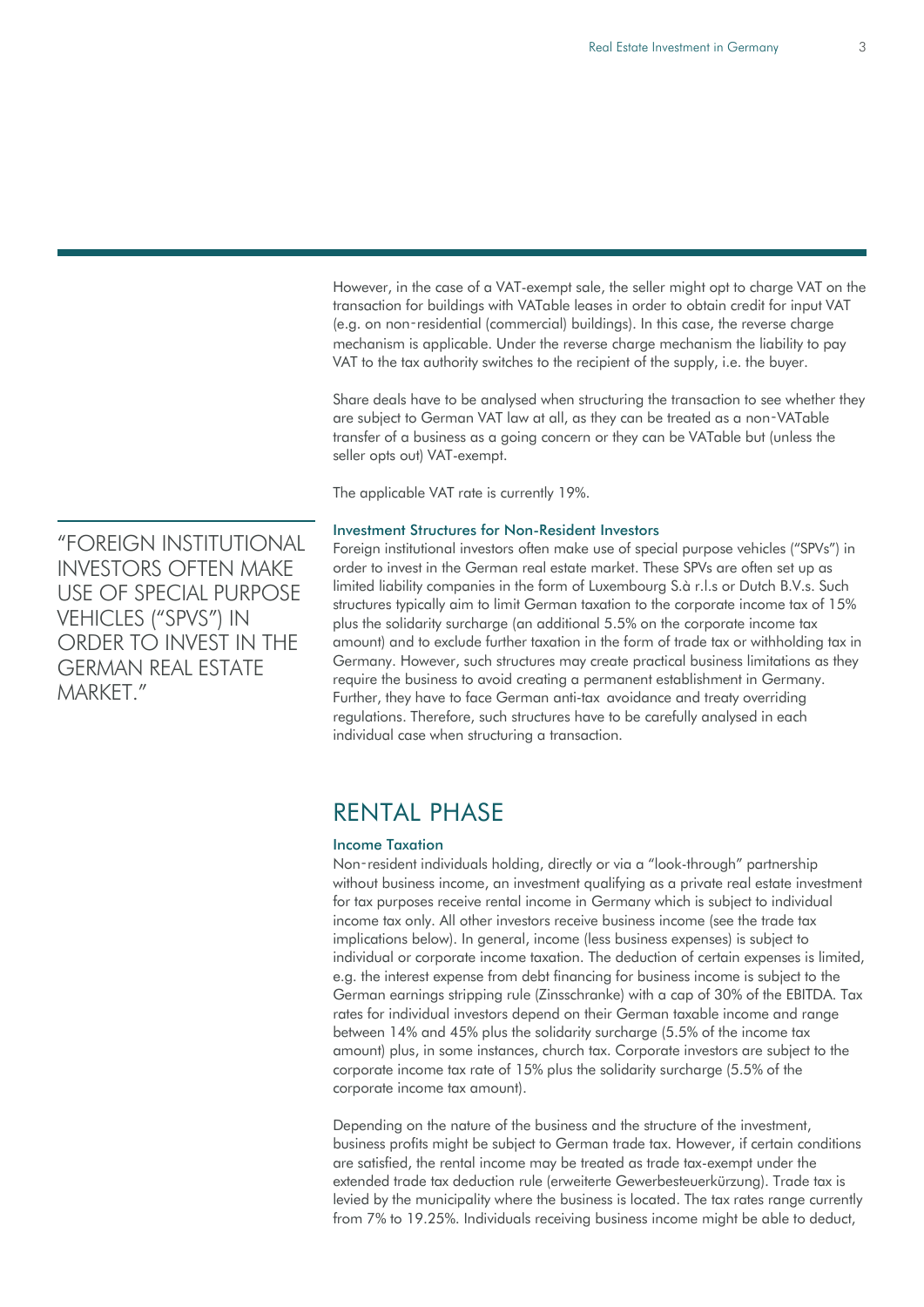"IN GENERAL, THE TAX AUTHORITIES REQUIRE THAT NON‑RESIDENTS MAINTAIN BOOKKEEPING IN GERMANY, UNLESS AN INDIVIDUAL EXEMPTION IS GRANTED."

to a certain extent, effectively assessed trade tax from their individual income tax liability.

In general, the tax authorities require that non-residents maintain bookkeeping in Germany, unless an individual exemption is granted. Tax declarations have to be filed annually with the relevant tax authority. Tax prepayments are payable each quarter of the year. In order to ensure payment of the tax, the tax authorities might require the lessee to withhold taxes as prepayment of the tax liability of the lessor.

Special provisions apply for foreign investment funds from 2018. In contrast to the previous fund taxation scheme, investment funds are no longer tax-transparent but subject to corporate income tax (and - only if the private estate investment character is not present - trade tax) on their German income from the rental phase and the sale of the assets. Only investment funds with special investment criteria and not more than 100 investors (Spezial-Investmentfonds) may opt for a transparent taxation regime.

#### VAT

Leasing of real estate qualifies as a supply of services under German VAT law and is VATable but VAT-exempt. Where the lessee uses the real estate for VATable services or supplies, the lessor might opt/elect to treat its supply as a VATable service in order to claim its input VAT. This VAT option/election is common market practice for business premises as it allows the investor/lessor to claim credit for the input VAT on construction works. If the supply or service of a lessor of business premises is not subject to VAT and the lessor can, therefore, not opt for a VAT-liable lease, it is common practice to increase the rent or lease payment to compensate the lessor for its inability to obtain credit for its input VAT (which represents an actual cost to the lessor).

#### Property Tax

Real estate is subject to Property Tax (Grundsteuer) levied by the municipality in which it is located. This taxation is based on tax rates set by municipalities individually and a tax base which is assessed by the tax authorities and calculated on the basis of a valuation from the year 1964 (1935 for the former East Germany).

The Federal Constitutional Court recently decided that taxation based on a valuation from the year 1964 conflicts with the constitutional principal of equal treatment and required the government to replace the current valuation system by the end of 2019 (see the outlook in the last section).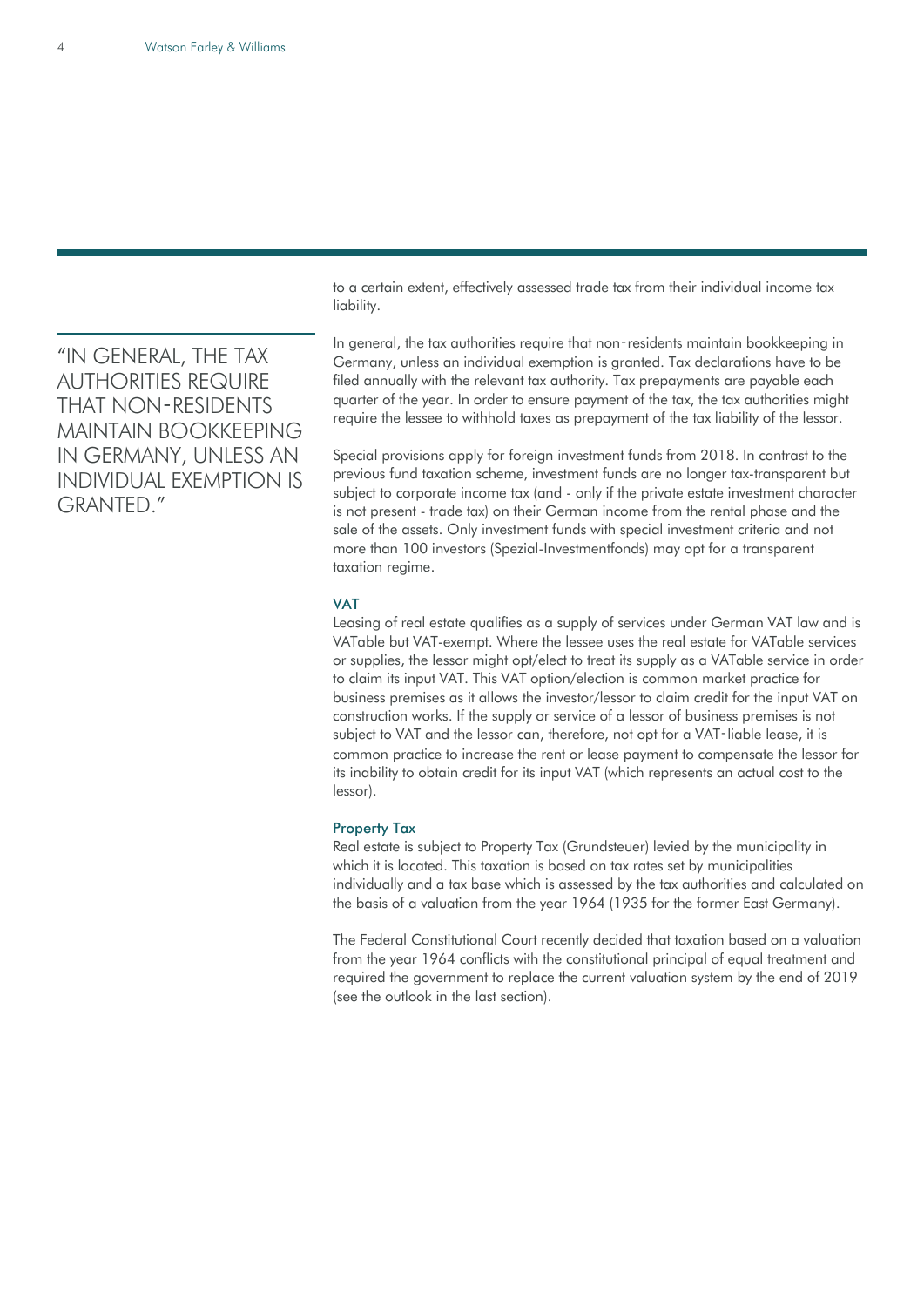### "UNDER GERMAN LAW, PROPERTY TAX CAN BE PASSED ON TO THE LESSEE AS ANCILLARY CHARGES TO THE RENT."

Under German law, Property Tax can be passed on to the lessee as ancillary charges to the rent.

#### **Exit**

The sale of real estate is subject to German individual or corporate income tax and – possibly – trade tax (see above). The trade tax exemption rule includes trade tax exemption of capital gains from the sale of real estate under certain conditions. In the case of an asset sale by a non‑resident individual which is treated as non‑business investment for tax purposes, the seller might benefit from the tax exemption for capital gains from real estate sold after a holding period of at least ten years.

The divestment via a share sale of a German-resident corporation is subject to (corporate) income taxation for non-resident investors (unless an applicable double taxation treaty limits German taxation rights).

## OUTLOOK AND FUTURE CHANGES

#### Capital Gain Taxes

As the direct sale of real estate in Germany or the sale of shares in a corporation resident in Germany is subject to (corporate) income taxation for non-resident investors (unless an applicable double taxation treaty limits German taxation rights), typical inbound investment structures often make use of SPVs resident outside Germany (see above). Such structures are set up in order to avoid German capital gains taxation by selling shares in a non-resident corporation.

The current draft of the 2018 tax bill includes a provision to establish a tax liability on the capital gain from the sale of shares in non-resident corporations deriving more than 50% of their value directly or indirectly from German real estate at any point in time within a 365 day period prior to the sale. Such provision will become effective from 2019 and will constitute the German taxation rights granted under Article 13 paragraph 4 of the OECD Model Convention. In addition, Germany has signed the Multilateral Convention initiated by the OECD and opted for an amendment in several existing treaties of the capital gains clause for the sale of shares in an entity holding immovable property (Article 9 of the Multilateral Convention).

In light of this amendment, investors in existing investment structures with foreign non-resident SPVs should review their structures and decide whether to carry out a reorganisation before the end of 2018.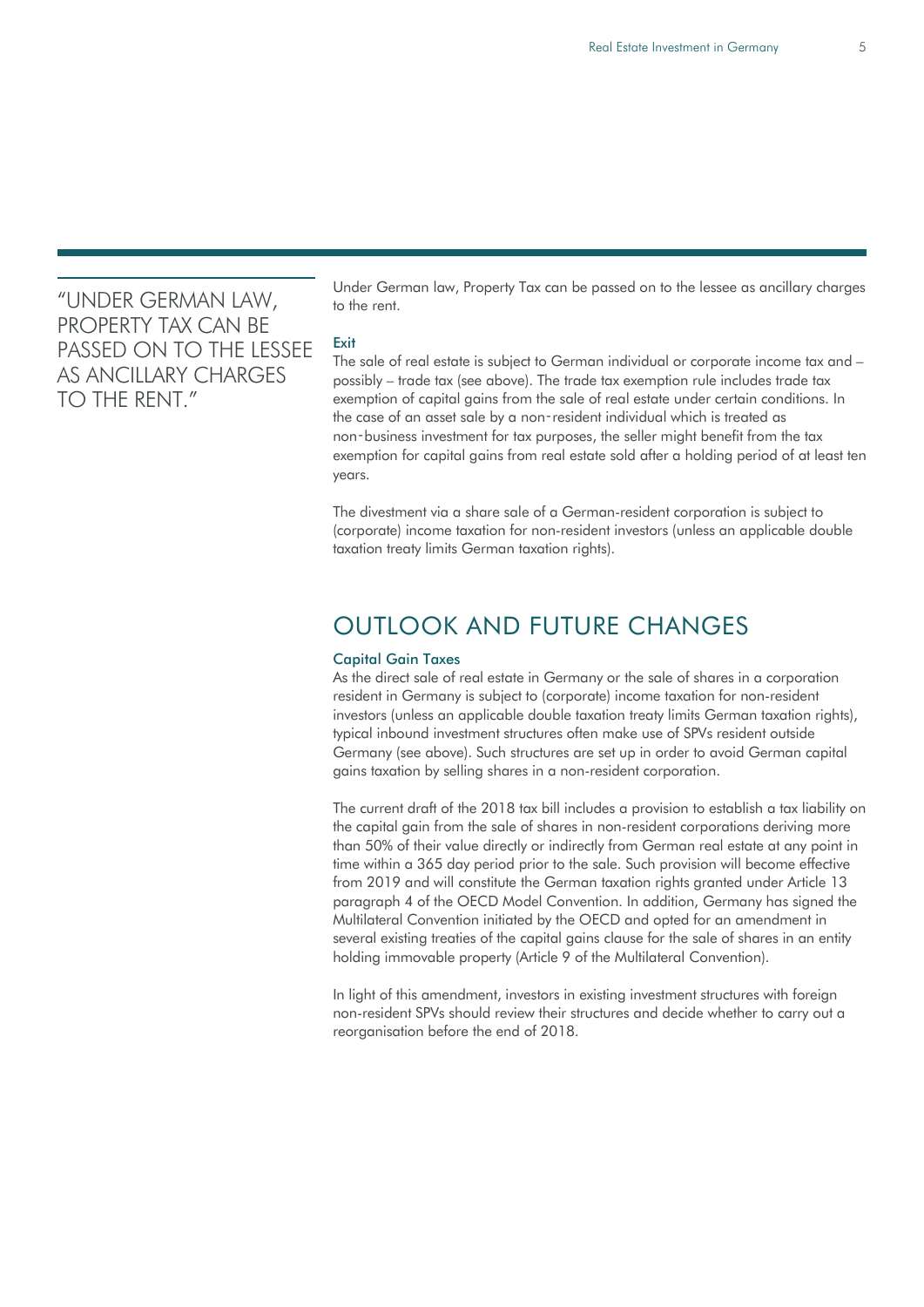"THE FEDERAL STATE TAX MINISTERS SEEM TO BE IN FAVOUR OF A SYSTEM CONSISTING OF THE VALUATION OF THE LAND IN ACCORDANCE WITH STANDARDISED GROUND VALUES PLUS CONSTRUCTION COSTS OF THE BUILDINGS."

#### Real Estate Transfer Taxes

The German conference of federal state tax ministers (Finanzministerkonferenz) recently published a press release stating that the ministers plan to tighten the current RETT provisions for share deals: the relevant participation threshold (i.e. the size of the shareholding in the SPV the transfer of which gives rise to RETT) will be reduced from 95% to 90%, the holding period for existing shareholders will be extended from five years to ten years and changing more than 90% of the shareholders of a real estate owning corporation within ten years will also give rise to a RETT charge.

#### Property Tax

Following the decision of the Federal Constitutional Court (see above), a new valuation regime is expected to be implemented into German tax law by the end of 2019. It is not yet clear what this regime will look like in detail. However, the federal state tax ministers seem to be in favour of a system consisting of the valuation of the land in accordance with standardised ground values plus construction costs of the buildings.

As stated, this is a brief overview – but as tax considerations are fundamental to the structure of a real estate transaction, these considerations should be dealt with as soon as possible, including seeking legal advice.